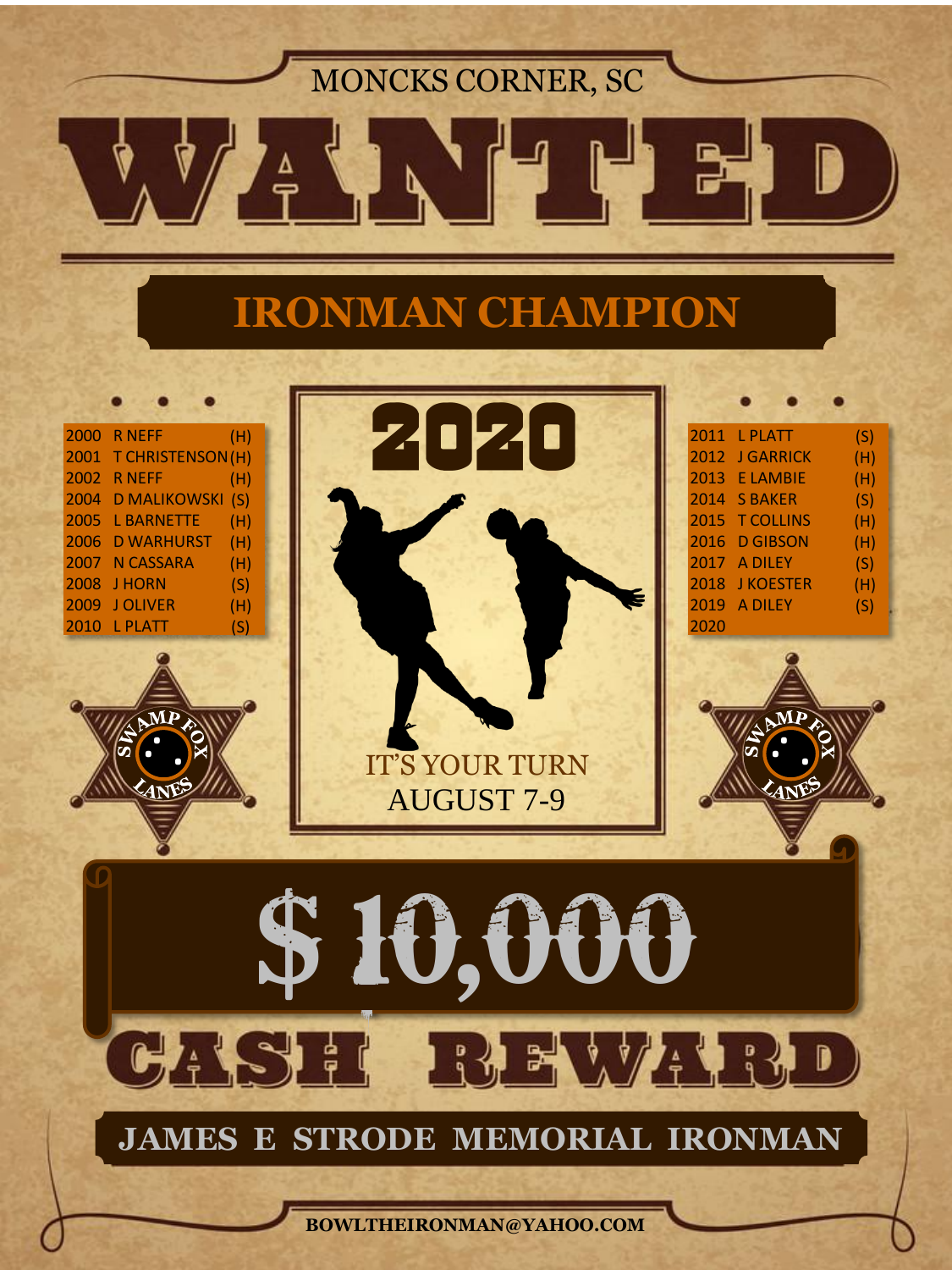

Marathon Entries from the 2019 IRONMAN may secure their spot in the 2020 tournament by paying their invitational entry fee of \$200 by 1 February 2020. **INVITATIONAL ENTRIES MUST BE POSTMARKED NO LATER THAN (NLT) 1 February 2020.** Any 2019 Marathon bowler that does not enter by the February deadline are subject to a \$50 late fee up to March 1. After March 1 bowlers will need to qualify under the Win-A-Spot option. See the Win-A-Spot eligibilities and registration page for details. **NO SINGLE ENTRIES WILL BE TAKEN FOR THE 2020 IRONMAN!**

| <b>Brackets</b><br><b>Available</b> | <b>Progressive</b><br><b>Strike Pot</b><br><b>PSP</b> | <b>ENTRY FEE</b><br><b>\$200</b>                                    | Handicap for the 20 <sup>th</sup> Anniversary IRONMAN<br>80% of 210 (as it was in year 1)<br>with max handicap of 32 per game.           |
|-------------------------------------|-------------------------------------------------------|---------------------------------------------------------------------|------------------------------------------------------------------------------------------------------------------------------------------|
| <b>High Games</b><br><b>Pots</b>    | Ball<br>Give-A-Ways                                   | <b>Funds Distribution</b><br>\$49.50 Lineage<br>\$150.50 Prize Fund | Averages based on a 3 year composite.<br>Summer league averages are included in USBC<br>composite and will be valid for 2020<br>IRONMAN. |

- 2020 IRONMAN consist of 11 shifts. **Bowlers must participate in a minimum of 5 shifts to win \$10,000 .** Any bowler participating in less than 5 shift and becomes the 2020 IRONMAN Champion will win \$5,000.
- Sign-in opens 1 hour prior and closes when the lane lights come on for practice.
- No headphones, ear buds, etc may be used while bowling. Devises may be used while in settee area.
- Clothing that displays any profanity or exposes parts of the body not appropriate to our bowlers or spectators will not be allowed.
- All new USBC rules in relationship to balls and equipment will be enforced during this years IRONMAN.
- Practice consists of 2 balls (only) on each lane of your starting pair.
- Each shift consists of 3 games across 6 lanes moving one pair to the right after each game. Bowlers must complete all 3 games of each shift they start. Not finishing or dropping before games are completed, regardless of reason, will eliminate the bowler from participating in the following scheduled shift. Any shift not finished will not count as a shift towards the 5 required for the top prize. If bowler drops during the  $11<sup>th</sup>$  shift (last shift of tournament), they will be disqualified from the tournament.
- Participants are required to bowl at a pace that allows completion within the allotted squad times. Tournament director reserves the right to address slow pace bowlers and penalize accordingly.
- Auto-seed shifts are at 8 am. Handicap division 8 August 2020 and scratch division 9 August 2020. The bowler with the highest score advances to the *qualifying round*. This does not preclude bowler from needing 5 shifts for the \$10,000 first place money.
- Individual score sheets must be turned in to tournament desk at the conclusion of each shift. Leaderboard will be updated after each squad showing the current cut. After the  $11<sup>th</sup>$  shift the final board update will identify those qualifying for the next round.
- The top 19 bowlers (scores) from each division and auto seed will advance to the *qualifying round* on 9 August 2020 for a total of 20 bowlers participating in the qualifying round.
- •Qualifying round is 3 games across 6 lanes cut to top 16 in each division to the bracket finals. Only bowlers making the bracket finals cash.
- Bracket finals are double elimination. Championship match(s) consist of Handicap vs. Scratch bracket winners. Games are continuation of the double elimination format.
- The female and male at the conclusion of the  $11<sup>th</sup>$  shift with the most accumulative pins will receive a ball of their choice. Balls donated by Swamp Fox's pro shop. Drilling not included.
- All prize money will be awarded at the conclusion of tournament on 9 August 2020.

### USBC CERTIFICATION # 04006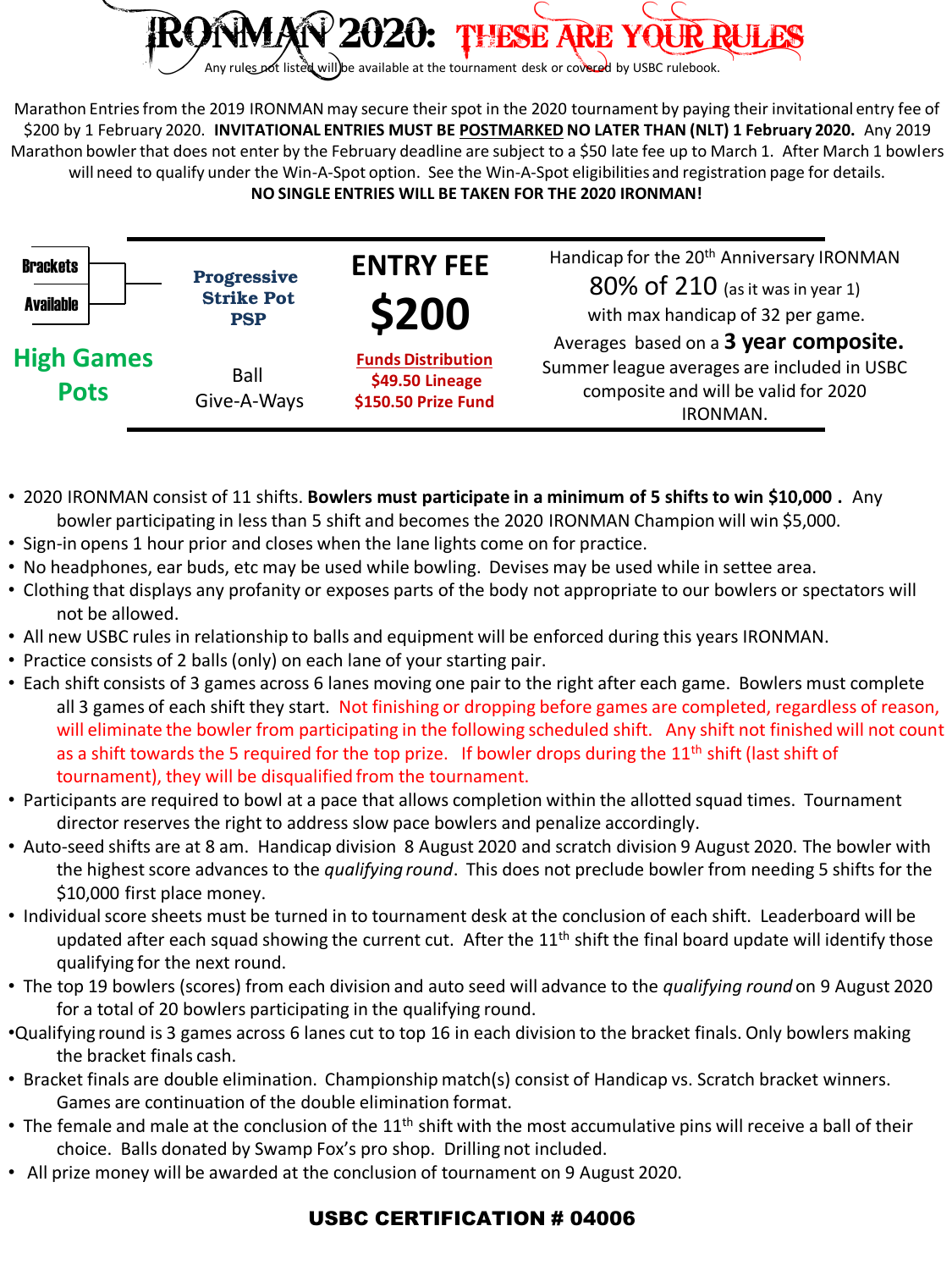# 20th Anniversary James E Strode Memorial IRONMAN

It is our absolute pleasure to bring you the 20<sup>th</sup> Anniversary IRONMAN. During our weekend of pain and pleasure, please take a moment to enjoy what is for so many bowlers, local and out of state, their favorite tournament of the year. For that reason, this year we are offering a first place prize (\$10,000) that celebrates all our participants and adds a few thousand extra reasons for your favorite fan to come support your game. We humbly apologize for the single entry bowlers unable to participate this year. Logistically it was not possible, however it will return in 2021.

Opening ceremonies will kick off the weekend beginning @ 3:30 on 7 August with our rules recap and the following events: Recognition of the Marathon bowlers who have bowled all 19 years

Introduction and recognition of the 19 IRONMAN champions and the hanging of their new champions' banner Live performance of the National Anthem

l

Name **Name Name Name Phone** Address\_ City\_\_\_\_\_\_\_\_\_\_\_\_\_\_\_\_\_\_\_\_State\_\_\_\_\_\_Zip\_\_\_\_\_\_\_\_\_\_\_ USBC Number **E-Mail Swamp Fox Lanes 312 Rembert C. Dennis Blvd, Moncks Corner, SC 29461** Marathon Entry \$200.00 Up to 1 Feb 2020 Marathon Late Entry \$250.00 From Feb- 1 Mar 2020 Additional Information: James Strode II, Tournament Manager (843)761-8818 SCRATCH HANDICAP Bowlers love our wood lanes ONCE a year We still make bowlers mad where they don't come back Nicknames are optional Don't be late for a squad or you won't bowl Everyone that bowls is family except "you know who" Johnny needs a wrap it up box Almost everyone has a chance Parking lot is big enough for an RV Double burn, enough said Sleeping optional, pain inevitable, & breakfast is a must Barbershop gets crowded Everyone loves the big check Or, is it everyone wants the big check WE LOVE THE GAME IRONMAN Invitational Entry Form **Entries after 1 Mar will not be accepted**

bowltheironman@yahoo.com

# **Friday 7 Aug** 4 pm - 6:30 pm - 9pm 8 am - 10:30 am 1 pm - 3:30 pm - 6 pm - 8:30 pm  **Sunday 9 Aug** 8 am - 10:30 am **Saturday 8 Aug** Columbia I 95 I 26 **Need directions? Then you probably aren't coming!** Give us your best, worst, or most memorable IRONMAN moments and receive a chance to win the 20<sup>th</sup> Anniversary commemorative IRONMAN bowling ball. Do not have to be present to win. Shift Dates and Times Some of what we've learn in 19 years **Bowlers** Bowlers final thoughts Write here and send in before 1 March 2020



I 20

Charleston

Moncks Corner